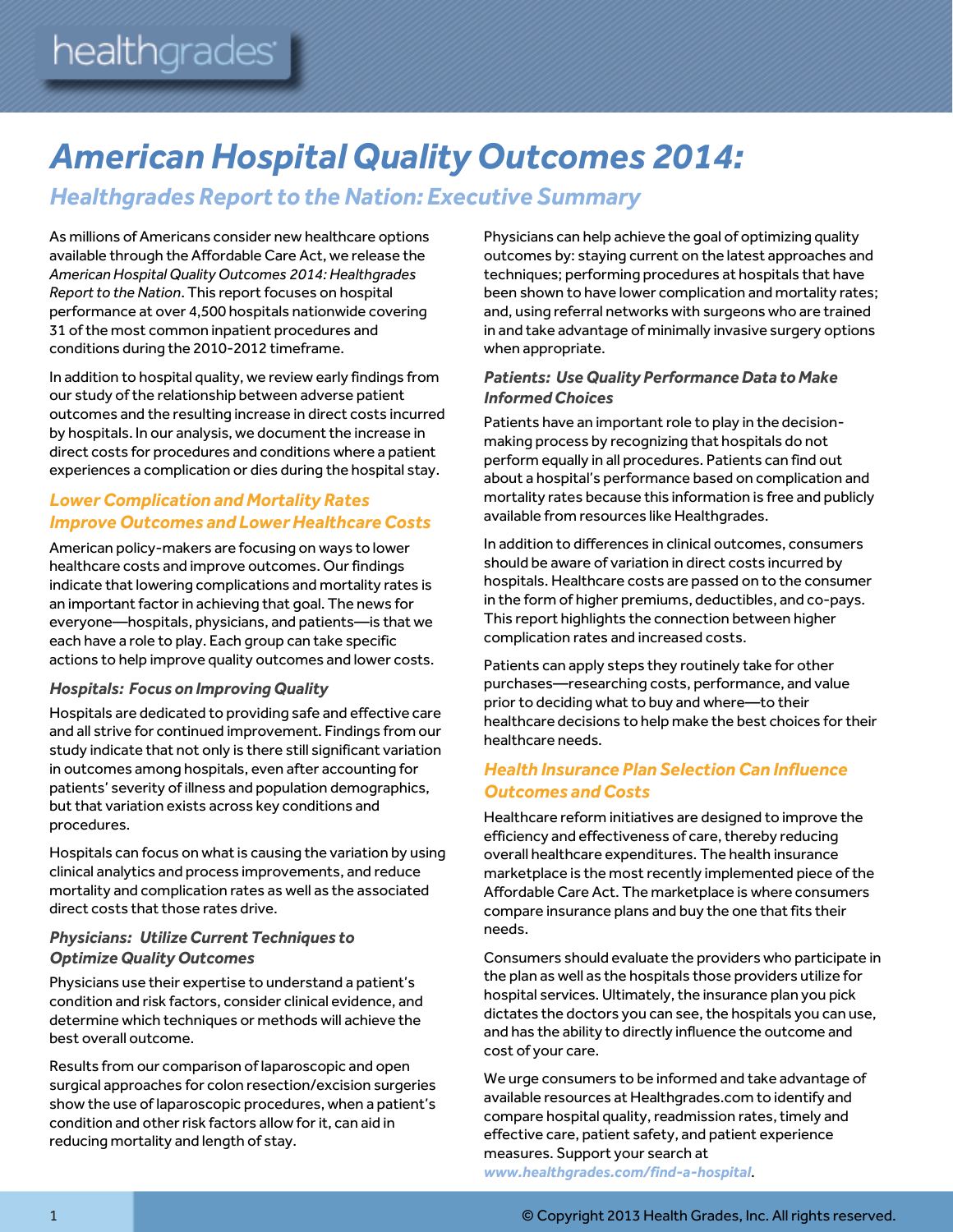# *American Hospital Quality Outcomes 2014: Healthgrades Report to the Nation*

On March 23, 2010, President Obama signed into law the Patient Protection and Affordable Care Act. The goals of this legislation include rewarding efficient delivery of care, encouraging continuous improvement, and reducing overall per capita spending on healthcare. Specific objectives include:

- Make coverage more secure for those who have insurance, and extend affordable coverage to the uninsured
- Improve healthcare quality and patient safety
- **•** Emphasize primary and preventive care
- Reduce healthcare costs while promoting high-value, effective care
- Ensure access to quality care for vulnerable populations
- Promote health information technology (i.e. electronic medical records).<sup>1</sup>

## *Healthgrades Mission Supports Improvement Initiatives*

Since 1998, Healthgrades has reported on the quality and safety of our nation's hospitals, using objective, clinical measures. We provide this information to consumers, supporting their efforts to become more informed when making healthcare decisions. Healthgrades was founded on the principle that providing transparency into clinical performance will drive efforts to improve quality, save lives, and decrease costs.

We are pleased to announce that, this year, Healthgrades expanded the conditions and procedures we evaluate from last year to include two prostate surgery cohorts instead of one, three gastrointestinal surgery cohorts instead of one, and two brand new electrophysiology cohorts—pacemaker procedures and defibrillator procedures —which are being introduced this year.

## *Quality and Cost Vary AcrossAmerican Hospitals*

Healthgrades 2014 report on American hospital quality shows:

- Quality disparities persist within hospitals among different procedures and conditions, as well as between hospitals within local service areas.
- Patient complications and mortality in the hospital increase direct costs.
- Use of minimally invasive surgical techniques may hold promise for reducing mortality and length of stay.

## *AMERICAN CONSUMERS AGREE: INFORMATION IS KEY TO MAKING GOOD HEALTHCARE DECISIONS*

A recent Harris Interactive Research survey of 1,000 consumers across the country reveals how prepared Americans are to make informed healthcare decisions. The survey showed that while consumers believe information is important to make a decision, they currently use other factors to make their choices:

- Americans are virtually unanimous (*97%*) in agreeing that having the right information is the key to making good healthcare decisions.
- Yet, they admit they are more likely to choose a hospital based on *convenient location (58%)* and *amount of co-pay (45%)*than on *quality outcomes data (30%)*.

Why the disconnect? Many Americans may not realize the information they desire is at their fingertips. Using Healthgrades.com or the HG app can provide the needed information regarding quality performance and outcomes.

## *HOW MUCH DOES AMERICA SPEND ON HEALTHCARE?*

The Centers for Medicare and Medicaid Services (CMS) recently reported that total U.S. healthcare expenditures reached:<sup>2</sup>

**\$2.6 trillion** which equates to

17.9% of the U.S. gross domestic product.

The two largest contributors to healthcare costs are:

- Hospital care \$814.0 billion
- Physician and clinical services \$515.5 billion

## *REDUCING HEALTHCARECOSTS*

Recent estimates show that health reform legislation will reduce healthcare spending by \$590 billion over 10 years and lower premiums by nearly \$2,000 perfamily by slowing the annual growth rate in national health expenditures. 3

## *2014 STUDY HIGHLIGHTS*

From 2010-2012, if all hospitals as a group, performed similarly to hospitals receiving 5-stars as a group, on average:

- *234,252 lives* could potentially have been saved\*
- *157,418 complications* could potentially have been avoided\*

\*Statistics are based on Healthgrades analysis of MedPAR data for years 2010 through 2012 and represent 3-year estimates for Medicare patients only.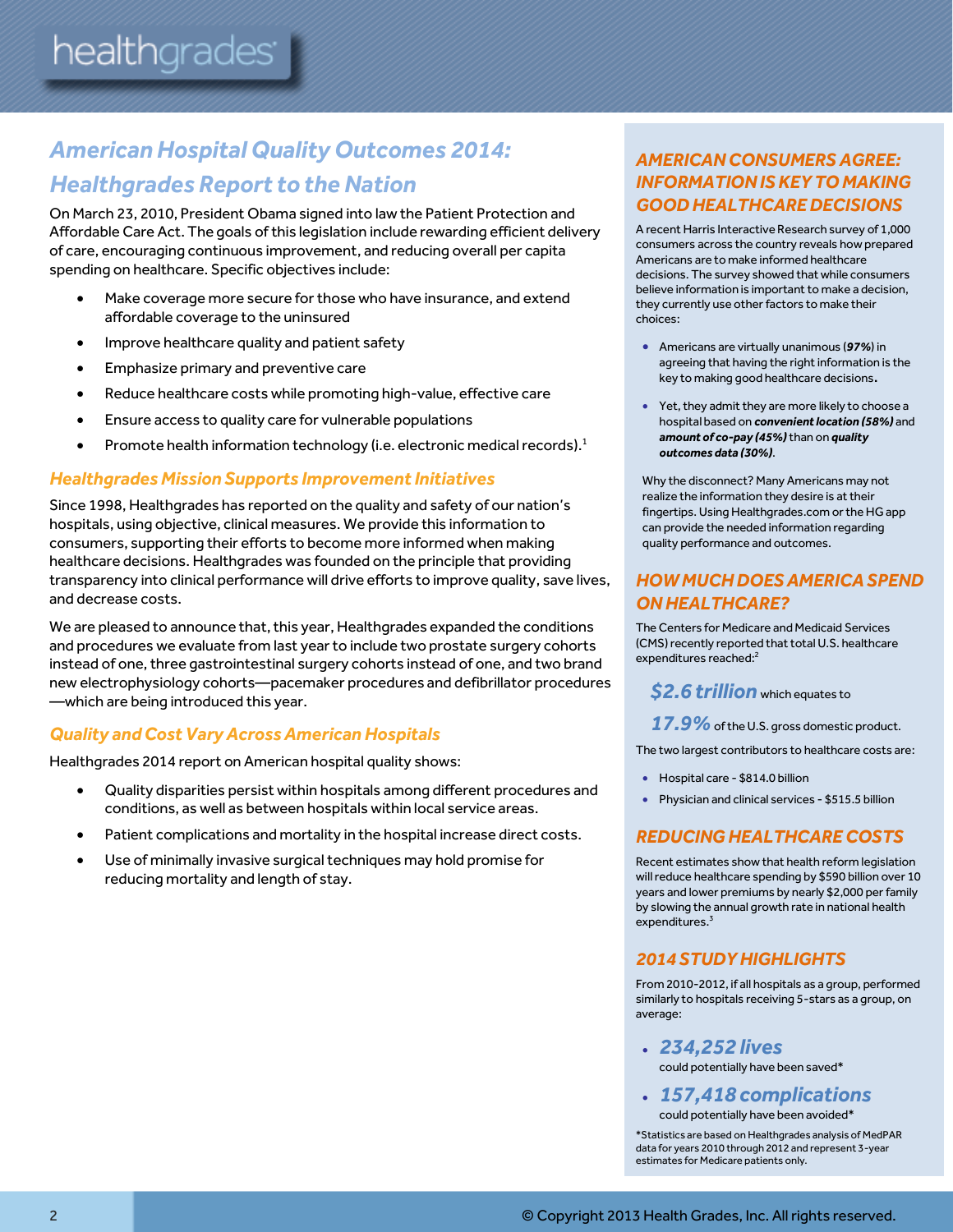# *Hospitals Do Not Perform Equally*

## *Hospital Quality Varies Significantly Within Local Service Areas*

The assumption that the nearest hospital is as good a choice as any other is a risky one. Our analysis highlights significant differences, within the same city, in hospital performance and outcomes for specific conditions and procedures.

Here are just two of many examples that demonstrate the magnitude of difference in hospital performance between hospitals in the same service area based on the 2014 study:

#### *Atlanta*

- 33 hospitals were evaluated for Stroke. The risk-adjusted in-hospital mortality rates ranged from 0.8% to 13.4% among these hospitals.
- This means a patient's risk of dying is *17 times higher*if they go to the hospital with the higher mortality rate compared to the hospital with the lower rate. For comparison, the national average in-hospital mortality rate for Stroke is 6.8%.

#### *Seattle*

- 19 hospitals were evaluated for Colorectal Surgeries. The risk-adjusted inhospital mortality rates ranged from 1.0% to 12.4%.
- This means a patient's risk of dying is *12 times higher*if they go to the hospital with the higher mortality rate compared to the hospital with the lower rate. The national average in-hospital mortality rate for Colorectal Surgeries is 5.1%.

To find the best care, consumers are urged to understand the measures that matter and research the quality of the outcomes at different hospitals.

# *Comparing Top and Bottom Performance*

The Healthgrades 2014 quality achievement ratings evaluate hospital performance in 31 procedures and conditions—19 mortality-based cohorts and 12 complicationbased cohorts (*see Table 1*).

To compare top and bottom hospital performance, we highlight a subset of these procedures and conditions because they represent a higher proportion of patient records and the observed cases of mortality or complications.

## *Mortality-Based Procedures and Conditions*

We focus on six mortality-based procedures and conditions because together they represent half (51.2%) of all patients included in mortality-based procedures and conditions, and most (65.8%) of the deaths observed in our study.

These six conditions and procedures, and their associated risk-adjusted mortality rates (%), greatly increase the overall disease burden in the United States.

- Heart Attack (8.00%)
- COPD (1.48%)
- Pneumonia (4.57%)
- Stroke (6.79%)
- Colorectal Surgeries (5.14%)
- Sepsis (18.20%)

## *QUICK FACTS ABOUT KEY MORTALITY-BASED PROCEDURES/CONDITIONS*

- *Heart Attack* and heart related conditions resulted in a total medical cost of \$107.2 billion in 2010. 4
- *COPD* accounts for more than 120,000 U.S. deaths each year. 4
- *Pneumonia* diagnoses were associated with 1.1 million patient discharges in 2010. 5
- *Stroke* is the number 4 cause of death and a leading cause of disability in the United States. 6
- *Colorectal Surgery* In 2010, hospitalizations for resection of the colon had a mean inpatient cost of \$23,788 per patient. 4
- *Sepsis* resulted in an average in-hospital length of stay of 8.8 days in 2010. 4

## *WHAT IS DISEASE BURDEN?*

Disease burden refers to the impact that health problems have on our society. Burden is measured by financial cost, rates of disease (morbidity), chronic disability, and years of life lost (mortality).

Diseases and injuries with *the highest mortality or largest number of years of life lost*(YLLs) 7 in 2010 were:

- **•** Ischemic heart disease (due to coronary artery disease)
- Lung cancer
- Stroke
- COPD (chronic obstructive pulmonary disease)
- Road injury

Although life expectancy increased by about three years from 1990 to 2010, morbidity and chronic disability now account for nearly half of the U.S. disease burden.

Diseases with the *highest morbidity or largest number of years lived with disability* (YLDs)<sup>7</sup> in 2010 were:

- Low back pain
- **Major depressive disorder and anxiety**
- Musculoskeletal disorders
- Neck pain

It is imperative that American consumers take charge of their own health, manage their own risk factors, and make informed choices on where, and from whom, to receive care.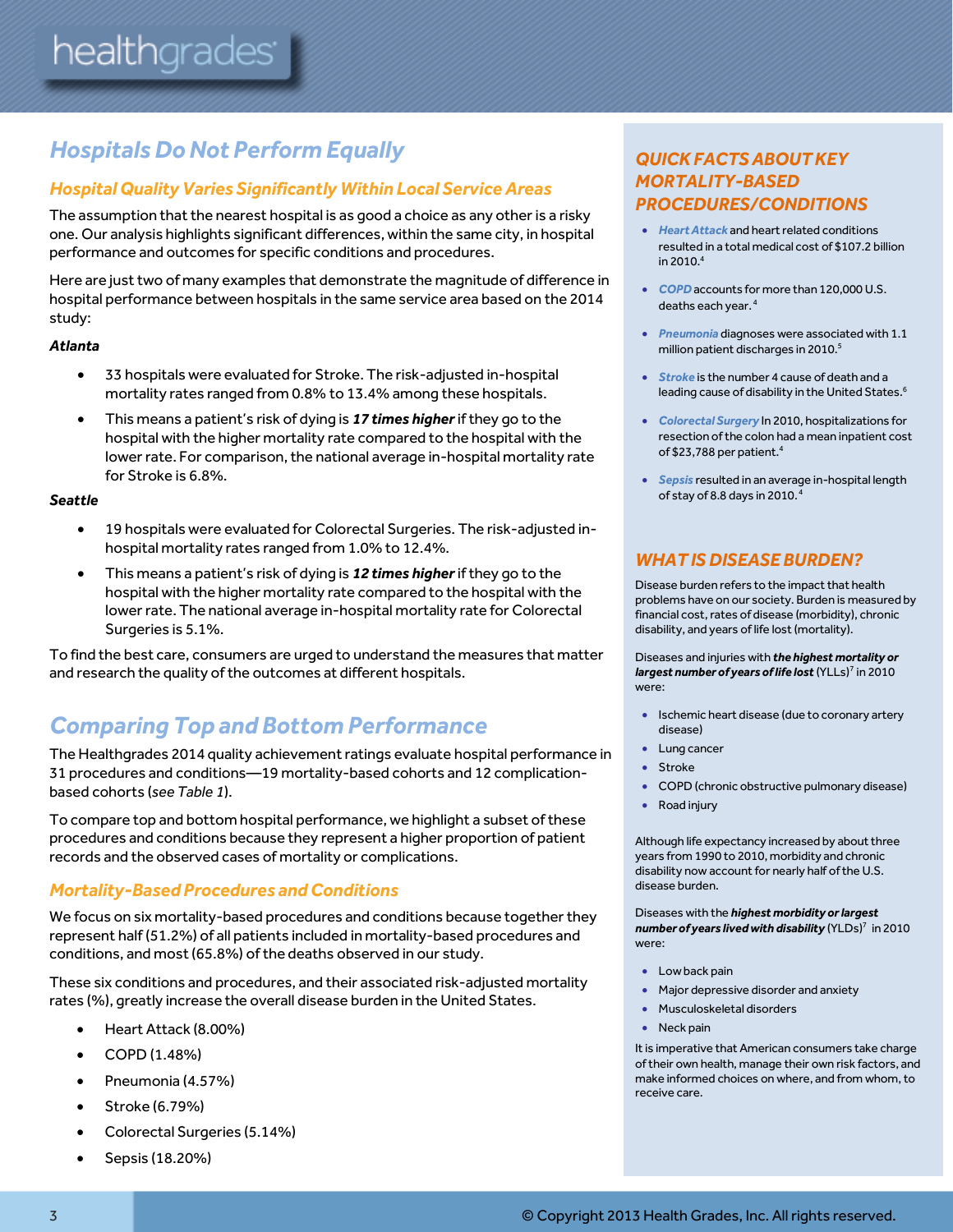## *Differences in Risk of Mortality*

Clinical outcomes differ dramatically between hospitals in the top and bottom Healthgrades hospital performance categories.

Patients being treated at a hospital receiving 5-stars in a particular procedure or condition have a *lower risk of dying* during a hospital stay than if they were treated at a hospital receiving 1-star in that procedure or condition.

We show the difference in the risk of dying between a hospital receiving 5-stars versus 1-star forthe six mortality-based procedures and conditions (average mortality rate for hospitals receiving 1-star versus average mortality rate for hospitals receiving 5-stars):

- Heart Attack: 48.1% lower risk (11.0% vs. 5.7%)
- COPD: 81.0% lower risk (3.1% vs. 0.6%)
- Pneumonia: 65.9% lower risk (8.0% vs. 2.7%)
- Stroke: 54.6% lower risk (10.1% vs. 4.6%)
- Colorectal Surgeries: 70.4% lower risk (9.1% vs. 2.7%)
- Sepsis: 41.9% lower risk (24.2% vs. 14.1%)

## *Complication-Based Procedures and Conditions*

We focus on four complication–based conditions and procedures because together they represent over half (52.4%) of all patients included in complication-based cohorts, and 46.8% of in-hospital complications studied by Healthgrades.

The four conditions and procedures and their associated complications rates (%) greatly increase the overall disease burden as measured by financial cost, morbidity, or other indicators.

- Hip Replacement (8.10%)
- Total Knee Replacement (7.76%)
- Carotid Surgery (9.43%)
- Gallbladder Removal Surgery (22.09%)

## *Differences in Risk of Experiencing Complications*

Patients being treated at a hospital receiving 5-stars in a particular procedure or condition have a *lower risk of experiencing complications* during a hospital stay than if they were treated at a hospital receiving 1-star in that procedure or condition.

We show the difference in risk of experiencing a complication between a hospital receiving 5-stars versus 1-star for the four primary complication-based procedures and conditions (average complication rate for hospitals receiving 1-star versus average complication rate for hospitals receiving 5-stars):

- Total Knee Replacement: 63.4% lower risk (12.2% vs. 4.5%)
- Hip Replacement: 69.1% lower risk (13.6% vs. 4.2%)
- Carotid Surgery: 66.9% lower risk (15.0% vs. 5.0%)
- Gallbladder Removal Surgery: 52.5% lower risk (30.2% vs. 14.4%)

## *KEY MORTALITY RISKS*

#### *Difference in Risk of Death between Hospitals Receiving 1-Star and Hospitals Receiving 5-Stars*

Healthgrades compared risk-adjusted in-hospital mortality outcomes in hospitals receiving 1-star and hospitals receiving 5-stars for performance in the following conditions and procedures from 2010-2012, and found that patients treated in hospitals with 1 star, on average, are:

#### *Heart Attack*

*1.9 times* more likely to die\*

#### *COPD*

*5.3 times* more likely to die\*

#### *Pneumonia*

*2.9 times* more likely to die\*

#### *Stroke*

*2.2 times* more likely to die\*

#### *Colorectal Surgeries*

*3.4 times* more likely to die\*

#### *Sepsis*

*1.7 times* more likely to die\*

## *KEY COMPLICATIONS RISKS*

#### *Difference in Risk of Complications between Hospitals Receiving 1-Star and Hospitals Receiving 5-Stars*

Healthgrades also compared risk-adjusted complications outcomes in hospitals receiving 5-stars and hospitals receiving 1-star for performance in the following conditions or procedures from 2010-2012. We found that patients treated in hospitals with 1-star have, on average, a:

#### *Hip Replacement*

*3.2 times* higher risk of complications\*

#### *Total Knee Replacement*

*2.7 times* higher risk of complications\*

#### *Carotid Surgery*

*3.0 times* higher risk of complications\*

#### *Gallbladder Removal Surgery (Cholecystectomy)*

*2.1 times* higher risk of complications\*

\*Statistics based on Healthgrades analysis of MedPAR data 2010-2012 for Medicare patients only.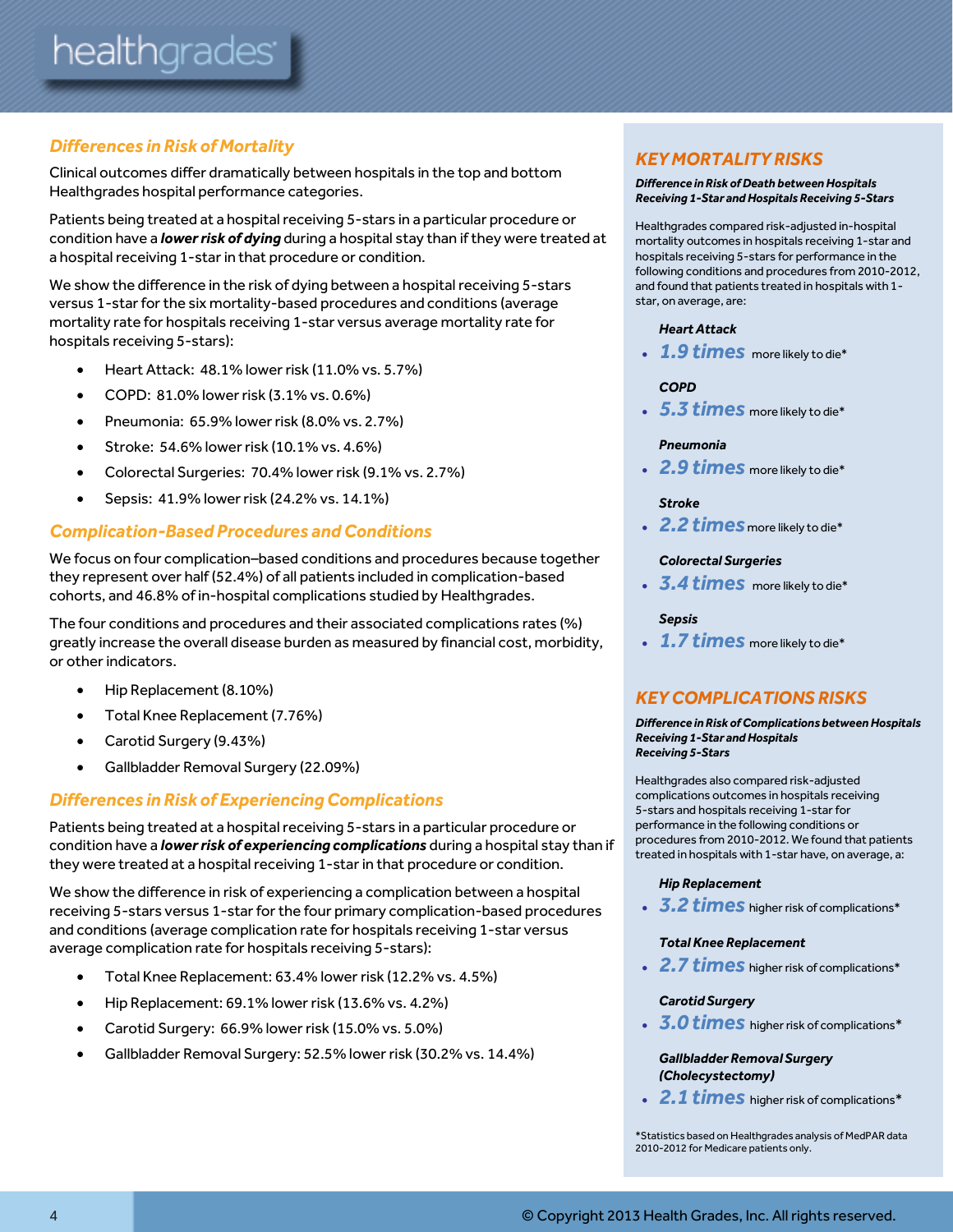# *Complications and Deaths Increase Costs*

In March 2013, the Institute of Medicine (IOM) released a study on healthcare spending and quality. The study's preliminary results showed that there is substantial variation in healthcare spending and utilization of services. More specifically, direct hospital costs vary by the price of services as well as by the quantity of services. Price depends on negotiations between who is paying for the services (payer) and who is providing the services (provider). Both price and quantity can vary by state, city, hospital, and even locally among single provider practices.<sup>8</sup>

In light of the IOM's findings, Healthgrades developed an approach to study the impact of complications and mortality on direct hospital costs. Direct costs are defined as the costs related to caring for a patient during a hospital stay. While this is not a measure of what the patient pays, it does represent the investment made by the hospital in a patient's care and is a meaningful portion of what will need to be paid to the hospital from the patient or payer, such as the patient's insurance company.

Healthgrades used a convenience sample of data from 57 hospital locations, which included an analysis of 258,040 patient records and direct cost data across a subset of cohorts featured in this report.<sup>\*</sup> We share our early findings in this report, focusing on variation in risk-adjusted direct cost by specific condition or procedure when impacted by complications and/or mortality.

\* Nine out of 10 of the key cohorts featured in this report were included in the analysis.

## *How Does Hospital Direct Cost Relate to Reimbursement?*

A hospital's direct cost is a measure of the base expense of a patient encounter. It is represented as a proportion of total charges and actual reimbursement. As such, direct cost gives us a foundation to compare potential proportionate increases in consumer fees and hospital reimbursement in the presence of complications and mortalities.

## *Complications IncreaseCosts Nearly Two-Fold*

We found that complications increased the total risk-adjusted direct cost, on average, by 1.8 times across four key complication-based procedures.

The range of risk-adjusted direct cost for procedures with complications is 1.3 times to 2.3 times higher than the cost without complications. The biggest difference was observed in Gallbladder Removal Surgery, which, for example, had an average direct cost of \$4,680 without complications. This average costincreased to \$10,717 for cases where the patient had one or more complications. As a comparison, the lowest proportionate increases in direct costs were observed in Total Knee Replacement (1.3 times) and Hip Replacement (1.3 times) (see *Figure 1*).

## *WHAT ARE DIRECT HOSPITAL COSTS?*

The hospital direct cost includes consumable goods, such as bandages, medication, non-reusable devices, needles, and IVs the hospital uses to treat a patient. It also includes a pre-determined amount for other categories, such as, staff salaries, testing (MRI, CT, Xray), and room charges.

Source: OMB Circular A=21, Section D.1 and E.1 FAR Cost principles Guide (January 2013).

## *WHAT IS A RISK-ADJUSTED DIRECT COST RATIO?*

In order to evaluate cohorts and hospitals equally, direct costs are risk-adjusted using a statistical technique called a Hierarchical Linear Model. This technique accounts for expected variation in cost related to patient diagnoses and procedures as well as the unexpected variation due to hospital differences.

The result is an estimate of direct cost balanced for more costly patients and procedures. Healthgrades reports risk-adjusted direct cost values as ratios of average cost for patients with a complication, or who die (or both), divided by the average cost for patients with no complication or mortality.

The *risk-adjusted direct cost ratio* tells you, regardless of the initial cost of a procedure, how much more the procedure would cost in the event of a complication, mortality, or both.

## *DEVELOPING A MODEL FOR HOSPITAL DIRECT COSTS*

To understand the relationship between hospital direct costs and medical outcomes, each model utilized patients in diagnostically and procedurally similar groups or cohorts. The resulting models suggested strong statistical fits. The Indiana Statistical Consulting Center (ISCC) independently evaluated the Healthgrades methodology for statistical validity.

## *SPECIFIC COMPLICATIONS IMPACT DIRECT COSTS*

Specific complications, such as sepsis in Gallbladder Removal Surgery can increase the risk-adjusted direct cost 2.3 times.

Additionally, the risk-adjusted direct cost for Gallbladder Removal Surgery cases with Sepsis resulting in mortality is 4.9 times higher than cases that do not result in mortality.

Source: Convenience sample of data from 57 hospital locations.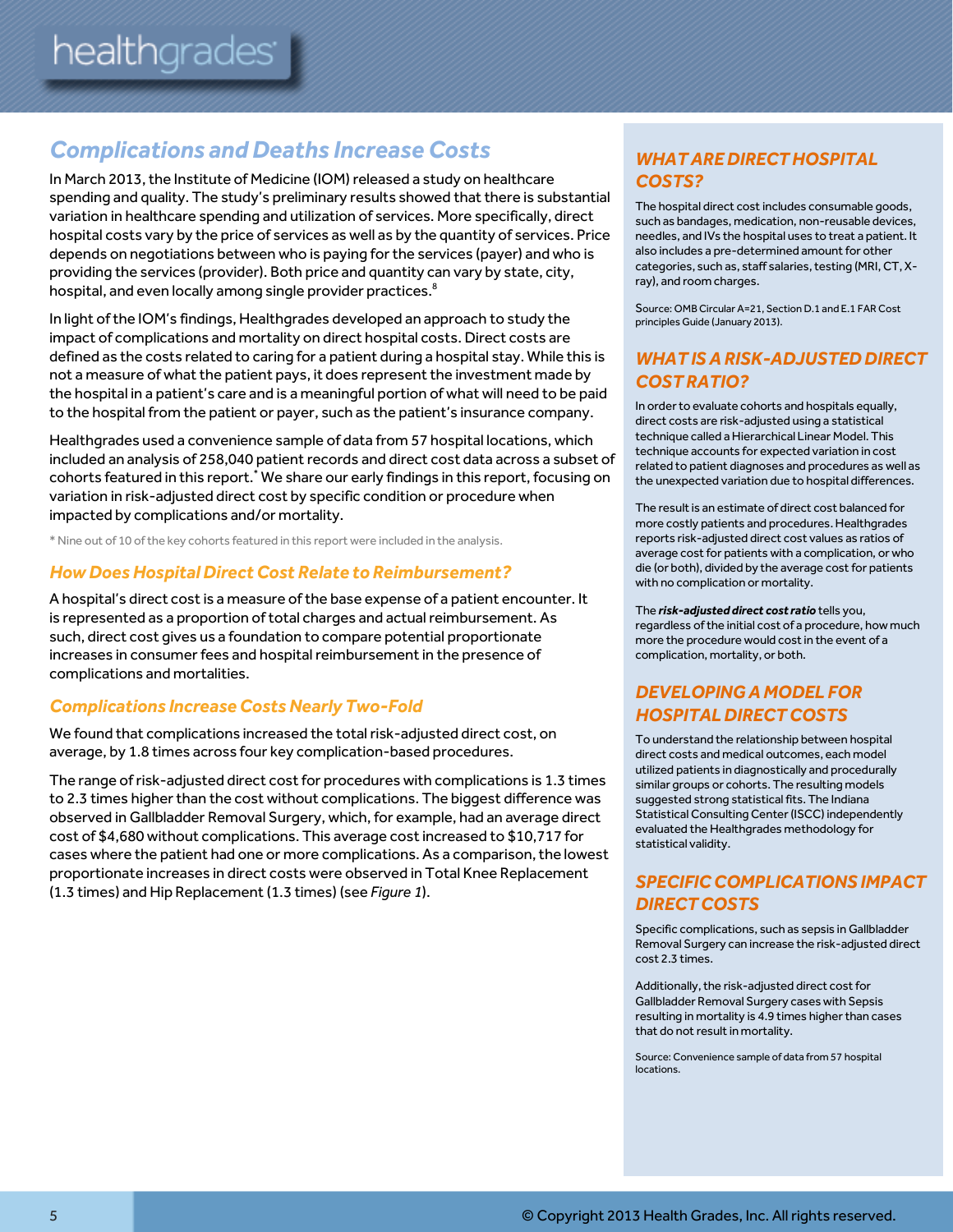# healthgrades<sup>®</sup>

#### *Figure 1: Complications - Proportion of Increase on Risk-Adjusted Direct Costs*



## *Mortality Increases Costs Three-Fold*

We found that mortality can increase the average risk-adjusted direct hospital cost as much as 3.3 times when measured across five of the six key mortality cohorts featured in this report. (The newest mortality cohort, Colorectal Surgeries, was not available at the time of this analysis). Similar to the impact observed for complications, if treating a patient for a specific condition typically costs \$15,000 in cases where the patient does not die during the hospital stay, it may cost anywhere from \$16,500 on the low end to \$49,500 on the high end, ifthe patient dies during the hospital stay. The lowest proportionate increase in direct costs was observed in Sepsis (1.0 times). The highest proportionate increase was observed in COPD (3.3 times) (see *Figure 2*).



#### *Figure 2:Mortality - Proportion of Increase on Risk-Adjusted Direct Costs*

## *THE HEALTH INSURANCE MARKETPLACE*

The Marketplace is a new way to find quality health coverage. It can help if you don't have coverage or if you have it but want to look at other options.

With one Marketplace application, you can learn if you can get lower costs based on your income, compare your coverage options side-by-side, and enroll.

## *TIPS FOR SHOPPING THE MARKETPLACE*

*1.Determine your needs*. Before you start comparing plans in your area, think about what types of care you need. Do you visit the doctor often? Do you need surgery soon? Do you take medications frequently?

*2.Review your options*. Plans are categorized into bronze, silver, gold and platinum. They differ by how much you pay for healthcare services vs. how much the insurance company pays. They also differ by provider choice. The more expensive the plan, the more provider choices you have.

*3. Evaluate performance*. As you begin to compare plans, consider the network of providers available to you. You have access to this information through the Marketplace. You can look at hospital quality performance and provider patient satisfaction ratings on *www.healthgrades.com*.

*4.Check your budget*. Your budget is a practical matter. You still want to check that your most affordable plan gives you a choice of high-quality doctors and hospitals to meet your specific medical needs.

## *10 ESSENTIAL HEALTH BENEFITS*

The Affordable Care Act requires that all plans cover a range of care categories. These are essential health benefits. However, the law does not define specific services, amounts, or duration of care. Therefore, it is important to read the details of each plan.

The 10 categories of essential health benefits are:

- 1. Ambulatory patient services
- 2. Emergency services
- 3. Hospitalization
- 4. Maternity and newborn care
- 5. Mental health and substance use disorder services including behavioral health treatment
- 6. Prescription drugs
- 7. Rehabilitation and habilitation services and devices
- 8. Laboratory services
- 9. Preventive and wellness services and chronic disease management
- 10. Pediatric services including oral and vision care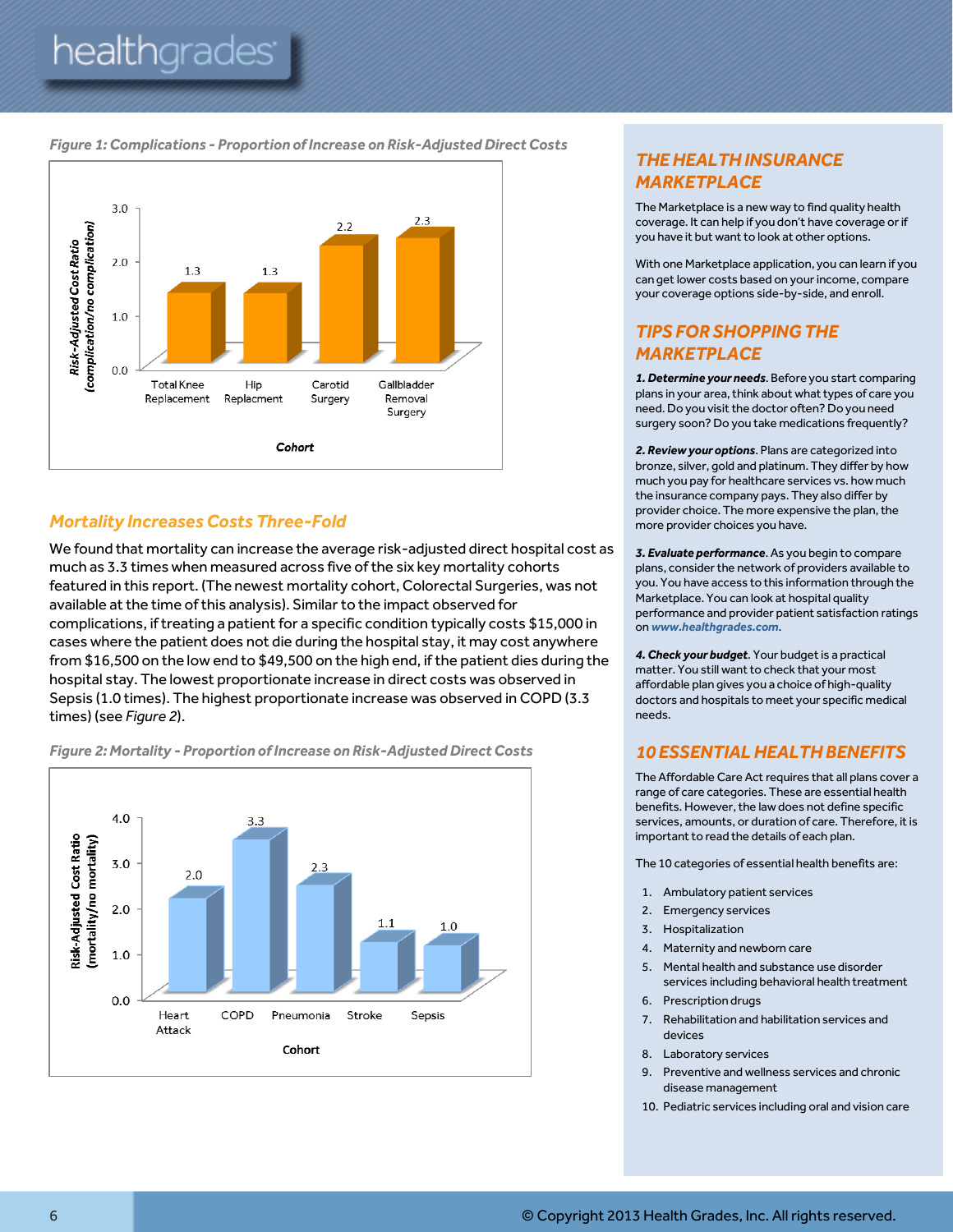## *Costs Multiply With Both Complications and Mortality*

The increase in direct hospital cost is compounded when complications and mortality occur during the same hospital stay. Across the four complication cohorts, in patients who experienced complications and then died during the same hospital stay, total hospital risk-adjusted direct cost ranged from 2.0 times to 3.8 times more compared to a patient who survived with no complications.

If the cost of complication free Hip Replacement Surgery typically costs \$9,370, for example, our study shows that it will cost \$19,208, on average, for cases where a patient experiences complications and then dies during the hospital stay.

## *Length of Stay Contributes to Direct Costs*

Length of stay (LOS) has the largest impact on risk-adjusted direct cost, regardless of condition or procedure. Our findings showed that length of stay is the single strongest predictor of direct costs. LOS accounts for 31% to 68% of the total variation in direct hospital costs across the different procedure categories evaluated. This means differences in LOS have a greater impact on direct cost than any other variable in the model.

## *Geographic Variation in Direct Hospital Costs*

Our preliminary results show that complications or mortality (or both) significantly impact length of stay (LOS) and risk-adjusted direct hospital costs. We observed substantial variation from hospital to hospital in the exact proportion ofthese increases. The results provide insight into the role hospital performance plays in direct hospital costs. But as is the case with convenience samples, the hospitals in this analysis may not serve as a representative sample of all hospital types, locations, payer mixes, or ownership status (non-profit or for-profit).

A larger study planned in the nearfuture will focus on state-to-state and local differences, as well as the impact on hospitals with 5-stars compared to those with 1 star in specific conditions and procedures.

# **Mortality and Length of Stay in Minimally Invasive** *Surgery*

Minimally invasive surgery involves one or more small incisions, using a laparoscope (a thin, lighted tube with a camera on the end) to allow the surgeon to visualize and conduct the procedure through the small incision, instead of a larger open-skin surgical incision. Studies have shown that many minimally invasive procedures are associated with lower mortality rates, shorter length of stay, and require a shorter recovery period, permitting patients to return to their normal activities more quickly.<sup>9,10,11</sup>

Because of the link between some minimally invasive procedures and lower mortality rates, Healthgrades took a closer look at seven colon resection/excision surgeries from our Colorectal Surgery cohort, which can be performed using either laparoscopic technique or open surgery (see list in sidebar). We analyzed MedPAR data from the most recent study period (2010-2012) for 252,610 patient records in 2,501 hospitals across the nation, comparing mortality and length of stay associated with each type of surgical approach.

## *WHAT YOU CAN DO TO BECOME AN INFORMED HEALTHCARE CONSUMER*

To stay informed and prepared as a consumer, before you become a patient, you can:

- *Access healthcare quality information* and learn about how well doctors and hospitals treat other patients before choosing one that is right for you.
- *Collect information about a specific hospital's performance*

on conditions and procedures that apply to you. This way, you will make informed decisions about your healthcare.

- *Research specific hospitals and physicians* to determine your risk of experiencing a complication or dying in the hospital.
- *Learn about important quality measures* like mortality and complication rates, patient experience, and patient safety, to understand how they are associated with hospital performance.
- *Know how to stay as healthy and informed* as possible and how to keep small health problems from becoming bigger ones.

## *PROTECT YOURSELF FROM COMPLICATIONS*

How do you protect yourself from hospital complications?

*[www.bettermedicine.com/article/protecting](http://www.bettermedicine.com/article/protecting-yourself-from-hospital-complications)[yourself-from-hospital-complications](http://www.bettermedicine.com/article/protecting-yourself-from-hospital-complications)*

## *OPEN VERSUS LAPAROSCOPIC SURGICAL OUTCOMES*

We analyzed MedPAR data from the most recent study period (2010-2012) for 252,610 patient records in 2,501 hospitals across the nation, comparing clinical outcomes associated with each surgical approach.

The seven surgeries analyzed represent nearly 70% of the total volume in the Colorectal Surgeries cohort include:

- Multiple Segmental Resection of Large Intestine
- Partial Excision of Large Intestine
- Resection of Transverse Colon
- Right Hemicolectomy
- Left Hemicolectomy
- Cecectomy
- Sigmoidectomy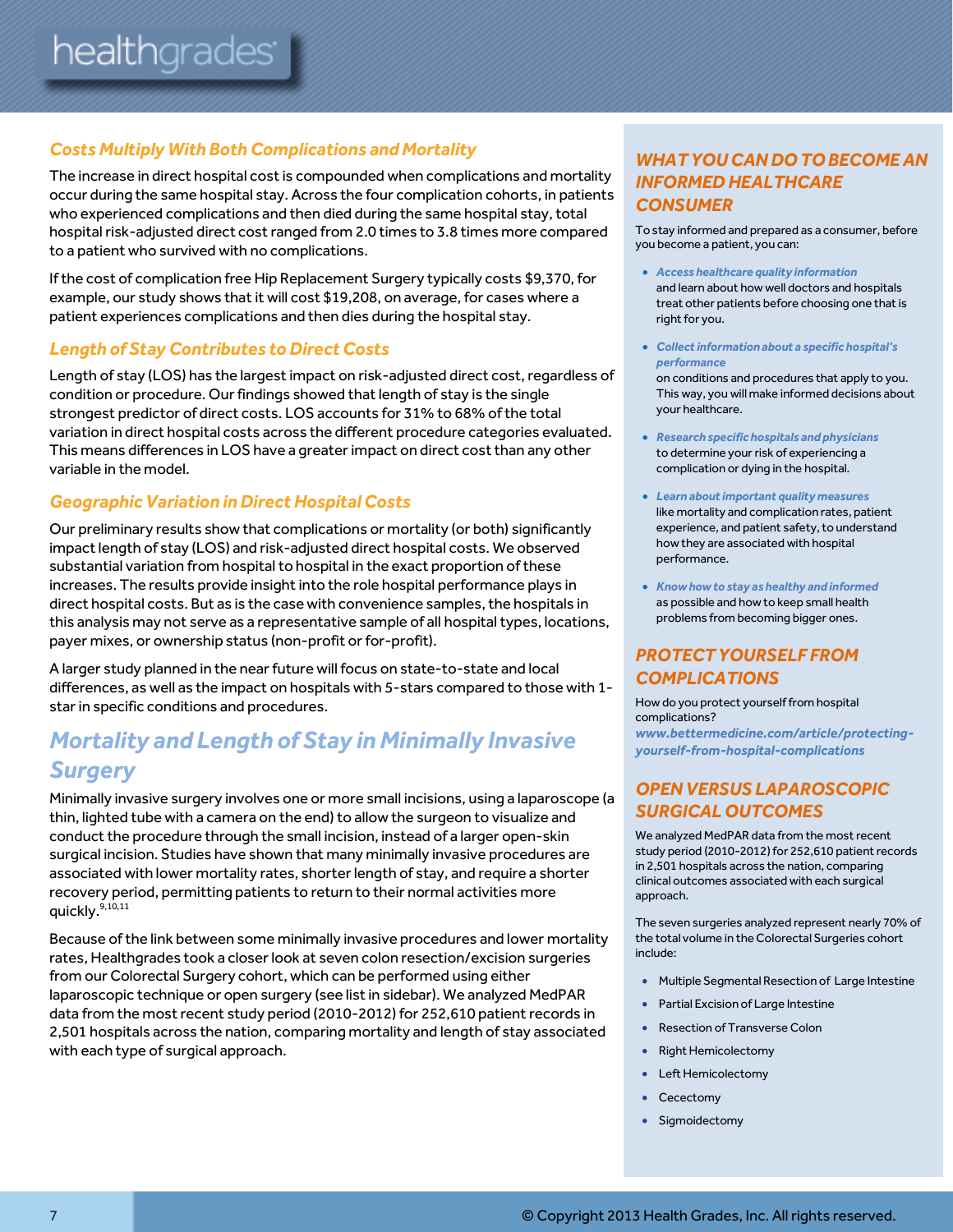## *Mortality in Colon Resection/ Excision Surgeries*

Our analysis showed that overall risk-adjusted inpatient mortality rates were higherin open surgeries compared to laparoscopic surgeries for these seven colon resection/excision surgeries, specifically:

 The average risk-adjusted in-hospital mortality rate in patients undergoing open colon resection/excision surgeries was 5.9%, compared to 2.4% for those having laparoscopic surgery. This means patients have a 2.5 times greater risk of dying from open compared to laparoscopic surgery.

## *Length of Stay in Colon Resection/Excision Surgeries*

Length of stay also varies between open and laparoscopic procedures. After riskadjusting for patient characteristics and removing mortality cases, the average length of stay for a patient undergoing a laparoscopic colon resection/excision procedure is 6.3 days. When compared to the average of 10.4 days for an open surgical procedure, the laparoscopic approach results in a 39.4% reduction in the length of stay at the hospital.

## **Deciding Which Type of Surgery Is Best for You**

It is important to remember that every surgery has risks. In making a decision on which type is best for you, it's important to understand your condition and your surgery. Ask your surgeon about problems he or she has encountered with each surgical approach, and ask about your specific risks for both open and laparoscopic surgery. Learn about the minimally invasive approach and discuss it with your doctor to determine if it would be an appropriate option for you.<sup>12</sup>

Consumers need to access resources available to them, research specific information about where and from whom to obtain care for specific conditions and procedures, and then apply the information to make decisions about healthcare for themselves and their loved ones.

## *QUESTIONS TO ASK ABOUT DIFFERENT TYPES OF SURGERY*

To make the right decision on whether laparoscopic or open surgery is best for you, ask your doctor the following questions.<sup>12</sup>

- *Are there other ways of treating this?* Learn about how well doctors and hospitals treat other patients before choosing one that is right for you.
- *What percent of these operations are done open versus the minimally invasive way in the U.S.?* Understanding how many patients across the nation have had successful outcomes for each type is important.
- *What percent of these operations do you do open versus the minimally invasive way?* Studies show that when physicians do more of a specific type of surgery, patient outcomes are better.
- *What are the differences in complication and mortality rates for each?* You will need to understand what types of complications are associated with each type and your chances of experiencing one.
- *How many days will I be in the hospital if I have it done one way versus the other?* You should err on the side of less is more in terms of staying in the hospital. Understand the extent of your recovery with each type.
- *What is the difference in cost between the open and minimally invasive procedure?* The more days in the hospital, the more costly it is for hospitals to care for you. Complications also increase the cost of your care, and take you away from normal activities if you need to stay in the hospital to recover.

## *LEARN MORE ABOUT QUALITY AT THE HEALTHGRADES QUALITY CENTER*

The Healthgrades Quality Center provides you with information about:

- How well hospitals and doctors are performing when treating patients
- How quality is measured in healthcare, what the measurements mean, and why they matter
- How to use quality information to make a choice or decision that improves your health the most

 *www.healthgrades.com/quality*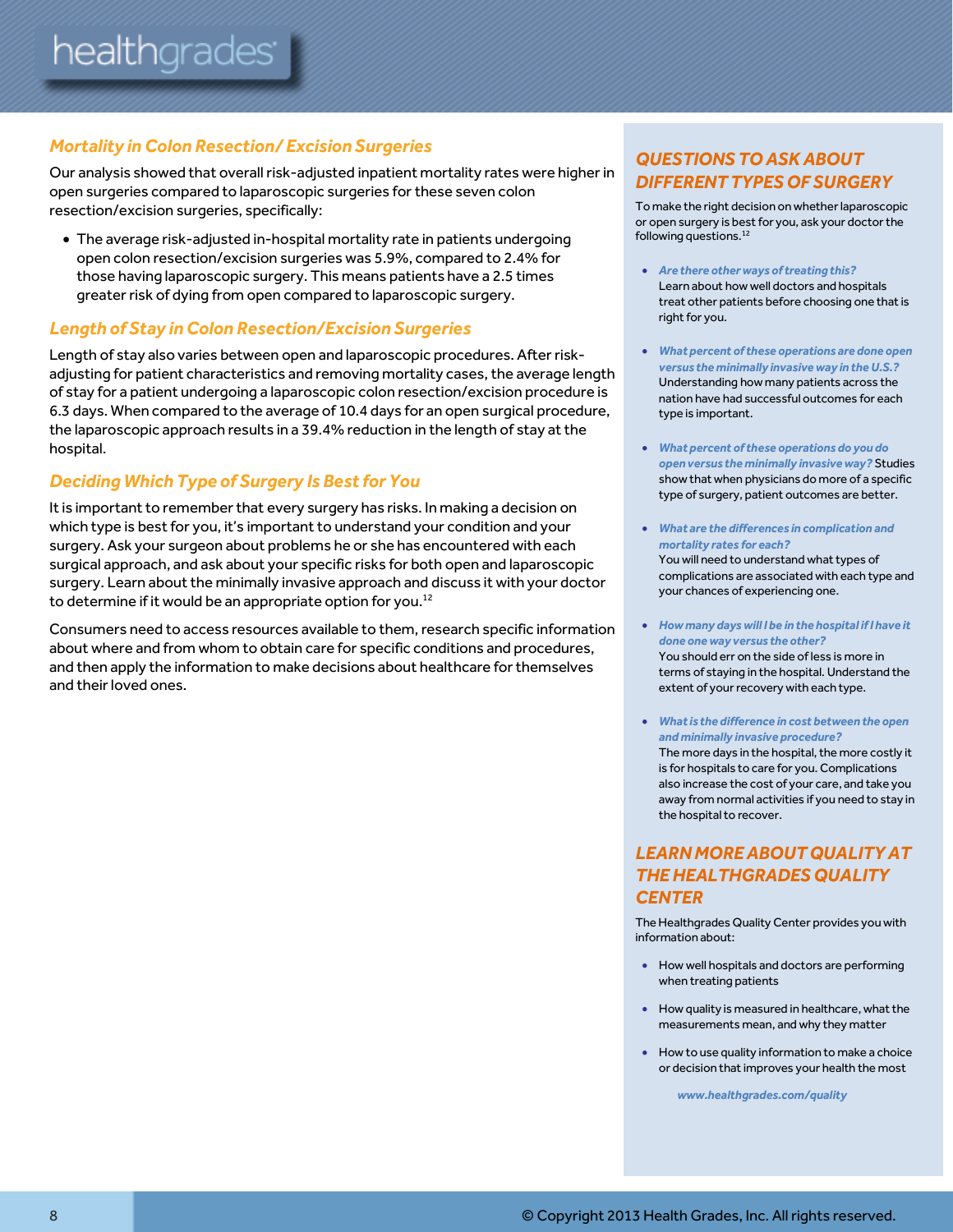# *Summary*

The Healthgrades 2014 report on American Hospital Quality adds additional data to a growing set of evidence that a focus on quality can both improve outcomes and lower the costs associated in delivering that care.

Key takeaways include:

- *1.* Variations in clinical outcomes continue to exist, even within the same city. Do not assume the closest hospital is the best for the necessary procedure.
- *2.* Higher complication and mortality rates not only have a personal impact to those patients, they have a financial impact to the organization and all healthcare consumers.
- *3.* Minimally invasive procedures, when clinically appropriate, can help lower mortality rates and length of stay, and likely, direct hospital costs.
- *4.* Every healthcare stakeholder has a role to play in improving outcomes and lowering costs.

Perhaps the timeliest of all conclusions, given the current focus on healthcare quality, cost and choice, may be this:

*Your choice of health plan and associated network of physicians and hospitals may influence the outcome of your care. Make your decision count by looking at complication and mortality rates and other quality information first. Choose wisely—you want the best outcome possible.*

## *Bibliography*

- 1 U.S. Department of Health & Human Services. Goal 1: Strengthen Health Care. http://www.hhs.gov/secretary/about/goal1.html Accessed October 7, 2013.
- 2 O'Brien, JM et al. Does Value-Based Purchasing Enhance Quality of Care and Patient Outcomes in the ICU? Crit Care Clin 29 (2013) 91–112.
- 3 Commonwealth Fund Commission on a High Performance Health System. Why Not the Best? National Scorecard on U.S. Health System Performance, 2011, p15.
- 4 CDC United States Health Report, 2012[, http://www.cdc.gov/nchs/data/hus/hus12.pdf Accessed](http://www.cdc.gov/nchs/data/hus/hus12.pdf%20Accessed%20September%206)  [September 6,](http://www.cdc.gov/nchs/data/hus/hus12.pdf%20Accessed%20September%206) 2013.
- 5 CDC National Vital Statistics Report,61(4) http://www.cdc.gov/nchs/data/hus/hus12.pdf Accessed September 6, 2013.
- 6 American Heart Association Statistical Update http://www.heart.org/HEARTORG/General/HeartandStroke-Association\_Statistics\_UCM\_319064\_SubHomePage.jsp Accessed September 6, 2013.
- 7 U.S. Burden of Disease Collaborators. The state of US health, 1990-2010: Burden of diseases, injuries, and risk factors JAMA. 2013 Aug 14;310 (6):591-608.
- 8 Institute of Medicine. Variation in Health Care Spending: Target Decision Making, Not Geography (2013).
- 9 Li et al. Laparoscopic versus conventional appendectomy a meta-analysis of randomized controlled trials. BMC Gastroenterology 2010, 10:129.
- 10 Biere et al. Minimally invasive versus open oesophagectomy for patients with oesophageal cancer: a multicenter, open-label, randomized controlled trial. The Lancet. 2012, May 2012, 379: 1887-1892.
- 11 Kelly et al. Laparotomy for small-bowel obstruction: first choice or last resort for adhesiolysis? A laparoscopic approach for small-bowel obstruction reduces 30-day complications. Surg Endosc. 2013 Sep 4. [Epub ahead of print].
- 12 Makary, M. Unaccountable: What Hospitals Won't Tell You and How Transparency Can Revolutionize Health Care. New York, NY: Bloomsbury Press; 2012.

## *CONTACT INFORMATION*

For questions please contact:

Media Contact: Jacey Dobbel, Director Marketing & Communications Office: 303.390.2579 *jdobbel@healthgrades.com*

Study authors: Susan Roughton, PhD, MHA Director, Quality Measurement Office 303.716.6522 *[sroughton@healthgrades.com](mailto:sroughton@healthgrades.com)*

Sonja Baro Director, Quality Products and Media Office: 303.716.2553 *[sbaro@healthgrades.com](mailto:sbaro@healthgrades.com)*

## *ACKNOWLEDGEMENTS*

Statistical Analysis: Alex Brown Harold Taylor, PhD Bill Wyatt, PhD, MSc

Editors: Alex Brown Evan Marks Susan McBratney, PhD Carol Nicholas, MTC Arshad Rahim, MD, MBA Bill Wyatt, PhD, MSc

**Healthgrades** 999 18th Street, Suite 600 Denver, Colorado 80202 www.healthgrades.com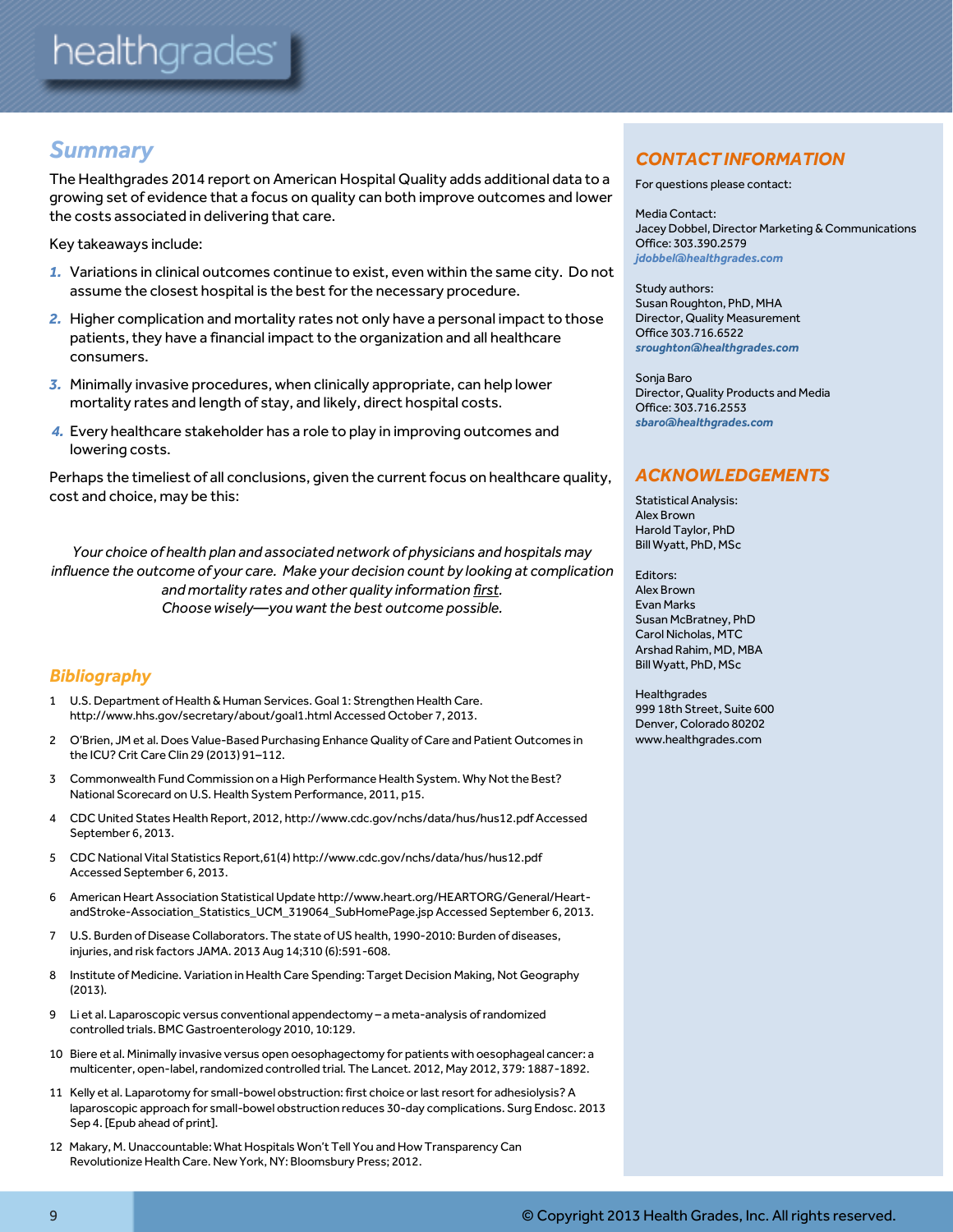# *About Healthgrades*

Over 225 million annual visitors have made the Healthgrades family of web properties the premiere destination for objective, comprehensive, consistent, and credible consumer healthcare information. Since 1998, the company has provided consumers critical information at the time they need it most: when selecting a physician or hospital to care for themselves or family members.

Based mainly upon federal data, Healthgrades consumer information includes:

- Risk-adjusted hospital quality outcomes based upon analysis of the Centers for Medicare and Medicaid Services (CMS) MedPAR data.
- Hospital readmission rates and timely and effective care measures based on the CMS Hospital Compare Report.
- Hospital patient experience metrics based on Hospital Consumer Assessment of Healthcare Providers and Systems (HCAHPS) data.
- Hospital patient safety performance outcomes for 13 indicators of patient safety developed by the Agency for Healthcare Research and Quality.
- Information on more than 900,000 physicians in all 50 states and the District of Columbia.

# *How Healthgrades Measures Hospital Performance*

Every year, Healthgrades analyzes three years of Medicare Provider Analysis and Review (MedPAR) data to produce a detailed report on mortality and complication rates in America's hospitals. Healthgrades findings empower consumers to evaluate and compare hospital performance. Healthgrades analyzed approximately 40 million Medicare-patient records for nearly 4,500 short-term, acute care hospitals nationwide, assessing hospital performance relative to each of 31 common conditions and procedures.

The Healthgrades methodology uses multivariate logistic regression to adjustfor patient demographic and clinical risk factors that influence patient outcomes in significant and systematic ways. Risk factors may include age, gender, specific procedure performed, and co-morbid conditions, such as high blood pressure and diabetes. Individual risk models are constructed and tailored for each of the 31 conditions or procedures relative to each specific outcome (*see Table 1*).

Model outcomes reflect clinical-based measures of patient disposition during and after care and include in-hospital complications, or in-hospital and 30-day postadmission mortality. Detailed information on our methodology may be found at *2014 Healthgrades Hospital Quality Methodology*.

Healthgrades groups hospital quality performance into three categories:

- *5-stars* reflect hospital performance that is statistically better than expected in treating a condition or conducting a procedure, as measured by clinical outcome rates for risk-adjusted mortality and complications.
- *3-stars* reflect hospital performance that is not statistically different than expected in treating a condition or conducting a procedure, as measured by clinical outcome rates for risk-adjusted mortality and complications.
- *1-star*reflects hospital performance that is statistically worse than expected in treating a condition or conducting a procedure, as measured by clinical outcome rates for risk-adjusted mortality and complications.

Detailed performance information, such as cohort-specific outcomes data and quality achievements for individual hospitals may be found at *www.healthgrades.com/find-a-hospital*.

## *HOSPITAL PERFORMANCE CATEGORIES*

Healthgrades groups hospital performance into three performance categories:



## *5-stars*

Clinical outcomes are statistically *better than expected*

\*\*\*

## *3-stars*

Clinical outcomes are statistically *as expected*

*1-star*

 $\bigstar$ 

Clinical outcomes are statistically *worse than expected*